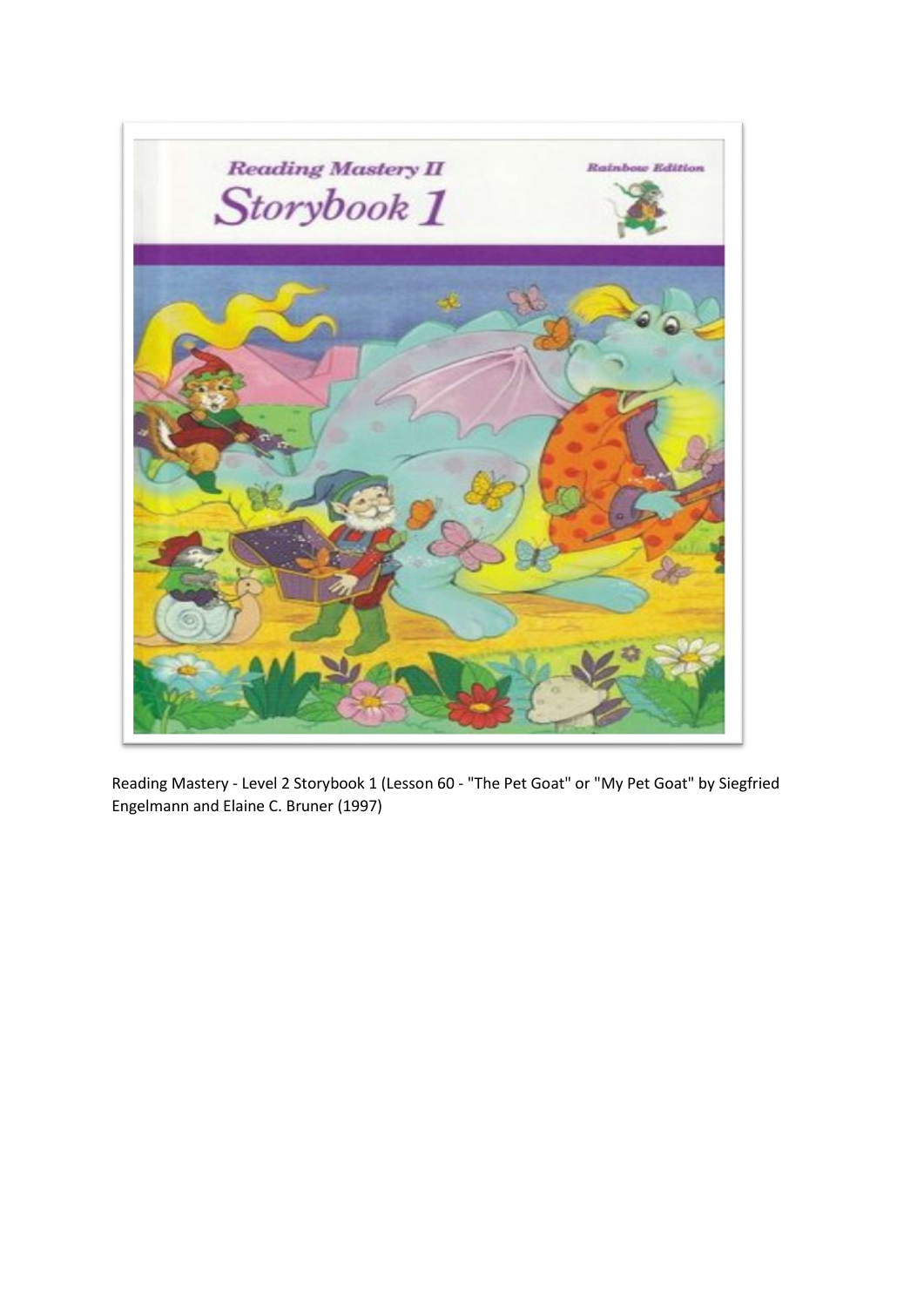## THE PET GOAT

A girl got a pet goat. She liked to go running with her pet goat. She played with her pet goat in her house. She played with her pet goat in her yard.

But the goat did some things that made the girl's dad mad. The goat ate things. He ate cans and he ate canes. He ate pans and he ate panes. He even ate capes and caps.

One day her dad said, "That goat must go. He eats too many things."

The girl said, "Dad, if you let the goat stay with us, I will see that he stops eating all those things."

Her dads said, "We will try it."

So the goat stayed and the girl made him stop eating cans and canes and caps and capes.

But one day a car robber came to the girl's house. He saw a big red car near the house and said, "I will steal that car."

He ran to the car and started to open the door.

The girl and the goat were playing in the backyard. They did not see the car robber.